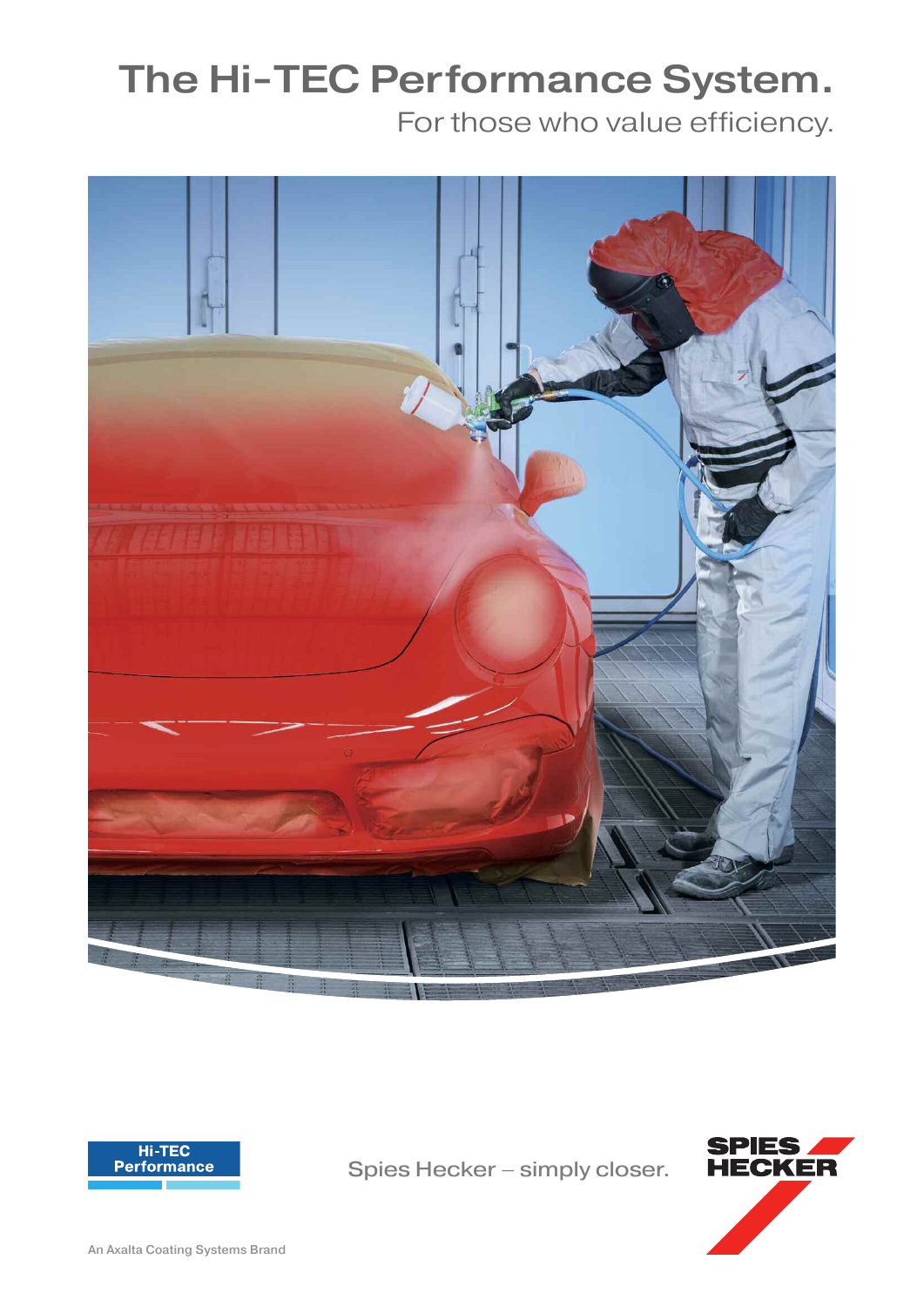# For higher throughput in the bodyshop.

Innovative paint products contribute to efficient processes. The Hi-TEC Performance System products work in perfect combination with each other and are easy to apply. Short paint application times, rapid drying and easy sanding get vehicles back on the road sooner.



## **Rapid throughput, flexible application and dependable results.**

A solid basis for the repair is provided by Performance Surfacer 5320. It has a very good vertical stability and outstanding sandability.

The base coat is distinguished by its extremely uniform effect and high colour accuracy. This innovative paint technology assures rapid and reliable application. This means refinishers achieve equally good results, regardless of their application technique. The paint is applied in a single pass, without flash-off between coats – a sure way of increasing bodyshop throughput.

The high-productivity clear coats display good filling power and excellent gloss. They can be applied in either 1.5 or 2 coats, depending on the job.

### **Perfectly adapted to the new generation of paint dryers.**

Alternative drying methods are becoming more widespread in bodyshops. Infrared PowerCure and gas-fired systems are used in those areas where quick and efficient vehicle throughput is desired.

Thanks to its highly reactive binder technology, the Hi-TEC Performance System is perfectly attuned to the new paint drying methods.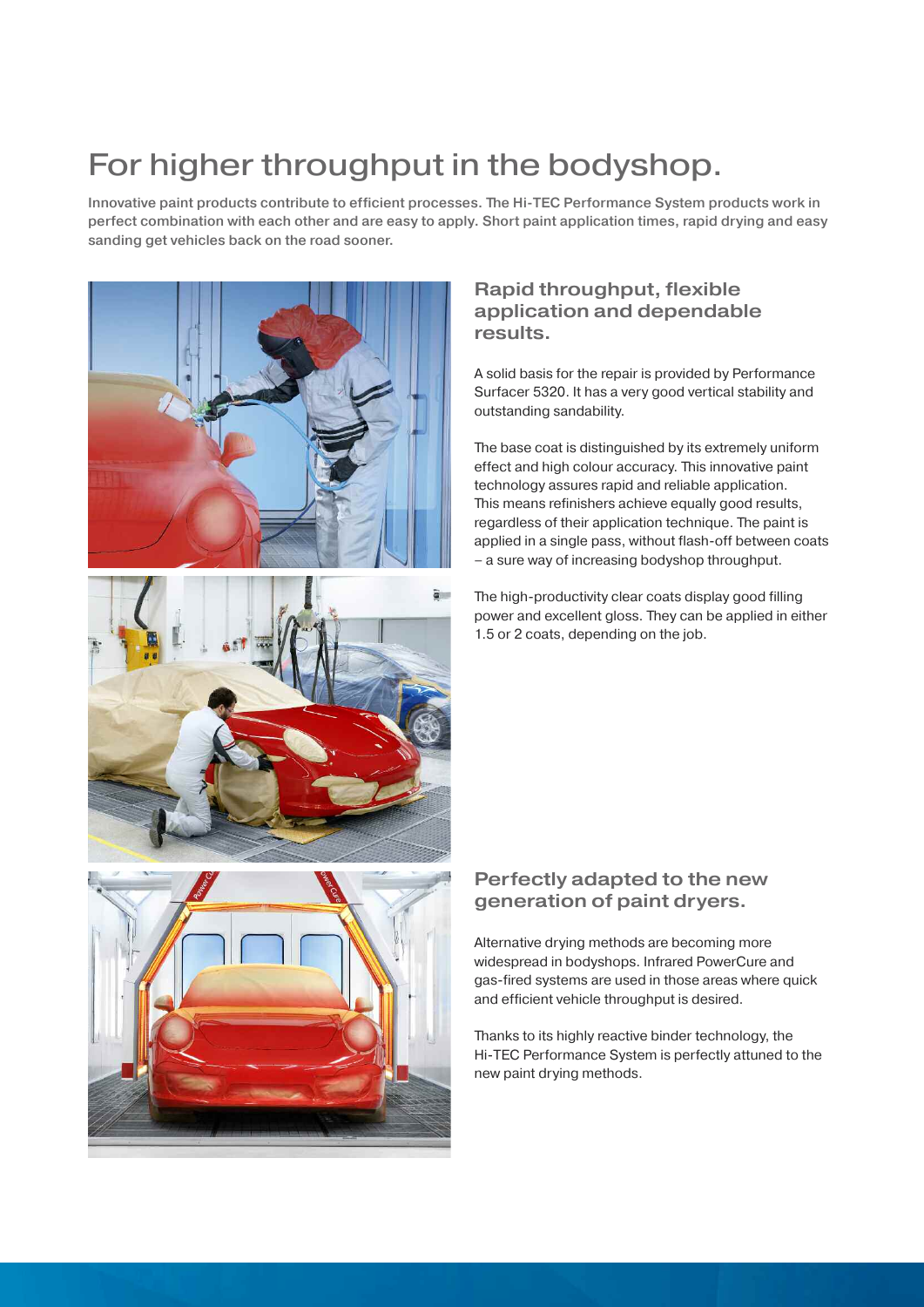# The Hi-TEC Performance System.

# **A solid basis.**

#### Permasolid® HS Performance Surfacer 5320.

- **•** Very easy application.
- **•** Good overspray absorption to yield a very smooth surface.
- **•** Very good vertical stability.
- **•** Outstanding sandability.
- **•** Surfacer available in white, medium grey and dark grey.
- **•** High yield.
- **•** Excellent paint flow.

## **High-performance base coat.**

#### Permahyd® Hi-TEC Base Coat 480.

- **•** Quick and simple application.
- **•** Assurance of good results thanks to uniform effect.
- **•** Excellent coverage, excellent colour accuracy.
- **•** Short process times.
- **•** Simple and dependable blending-in.
- **•** Greater flexibility with interior, multi-stage and multi-color paintwork.

### For universal and flexible use.

#### Permasolid® HS Clear Coat 8055.

- **•** Universal clear coat for all repairs.
- **•** Simple and reliable to apply.
- **•** Flexible in use: for standard repairs such as bumpers, doors or partial resprays in a single pass = 1.5 coats or 2 coats; for full resprays in 2 coats
- **•** Good build and gloss.
- **•** Easy to polish.
- **•** Can be mixed with any VHS Hardener or with HS Additive 9034.
- **•** Excellent gloss & texture replication to OEM finish

### For fast turnaround.

#### Permasolid® HS Speed Clear Coat 8655.

- **•** For small repairs, ideal for bumper bars & 1-2 small panel repairs
- **•** Efficient application in a single pass without flash-off between coats.
- **•** Good application even in less than ideal booth conditions.
- **•** Fast drying.
- **•** Dust free in 10 minutes.
- **•** Simple to polish.